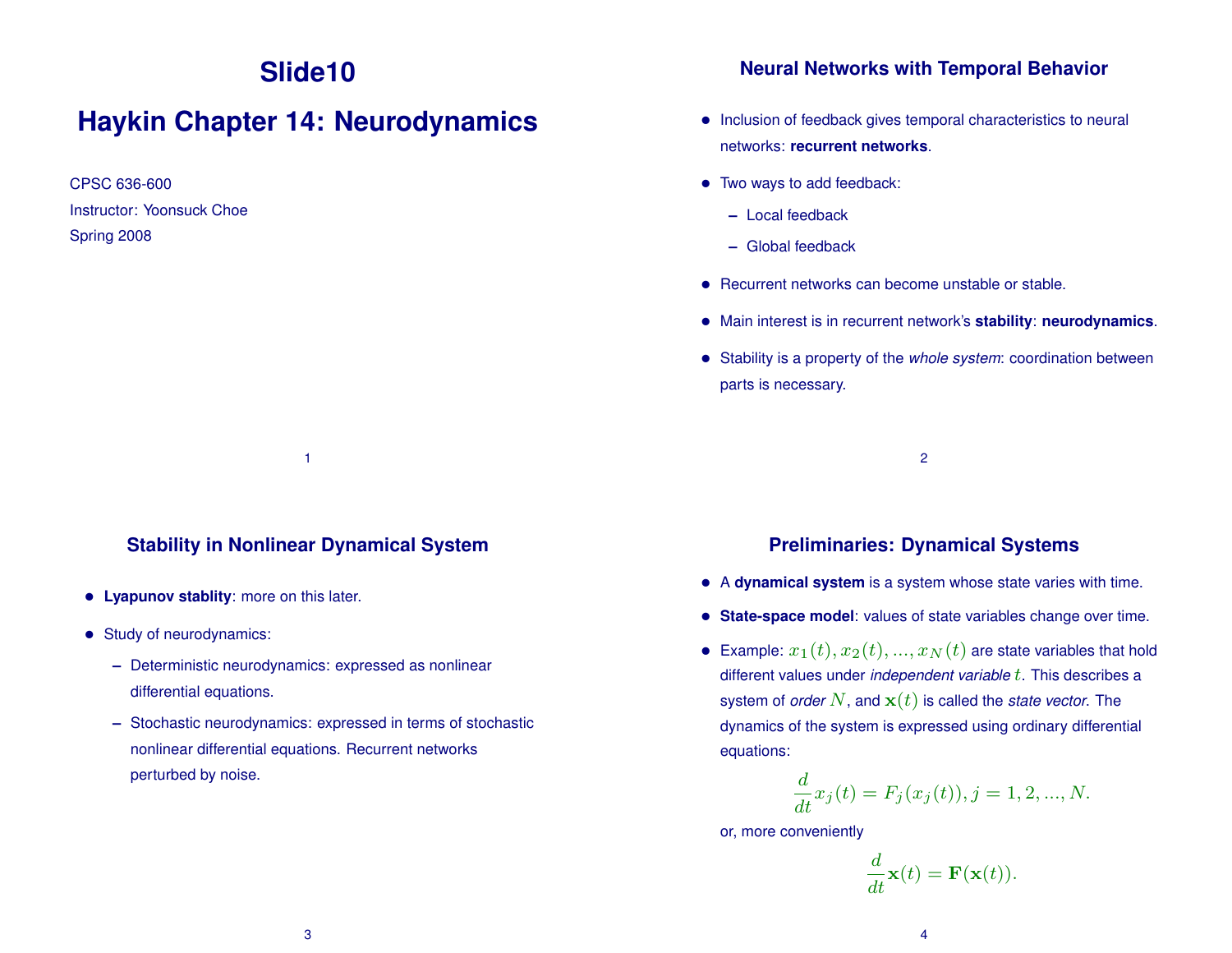# **Autonomous vs. Non-autonomous Dynamical**

#### **Systems**

- Autonomous:  $\mathbf{F}(\cdot)$  does not explicitly depend on time.
- Non-autonomous:  $\mathbf{F}(\cdot)$  explicitly depends on time.

## F **as a Vector Field**

- Since  $\frac{d\textbf{x}}{dt}$  can be seen as velocity,  $\textbf{F}(\textbf{x})$  can be seen as a velocity vector field, or a vector field.
- $\bullet$  In a vector field, each point in space  $(x)$  is associated with one unique vector (direction and magnitude). In a scalar field, one point has one scalar value.

5



- Red curves show the state (phase) portrait represented by trajectories from different initial points.
- The blue arrows in the background shows the vector field.

#### **State Space**



- It is convenient to view the state-space equation  $\frac{d\mathbf{x}}{dt} = \mathbf{F}(\mathbf{x})$  as describing the **motion** of a point in N-dimensional space (Euclidean or non-Euclidean). Note:  $t$  is continuous!
- The points traversed over time is called the **trajectory** or the **orbit**.
- The **tangent vector** shows the instantaneous velocity at the initial condition. 6

## **Conditions for the Solution of the State Space Equation**

- A unique solution to the state space equation exists only under certain conditions, which resticts the form of  $\mathbf{F}(\mathbf{x})$ .
- For a solution to exist, it is sufficient for  $\mathbf{F}(\mathbf{x})$  to be continuous in all of its arguments.
- For uniqueness, it must meet the **Lipschitz condition**.
- Lipschitz condition:
	- **–** Let **x** and **u** be a pair of vectors in an open set  $\mathcal{M}$  in a normal vector space. A vector function  $\mathbf{F}(\mathbf{x})$  that satisfies:

 $\|\mathbf{F}(\mathbf{x}) - \mathbf{F}(\mathbf{u})\| \leq K \|\mathbf{x} - \mathbf{u}\|$ 

for some constant  $K$ , the above is said to be **Lipschitz**, and  $K$  is called the Lipschitz constant for  $\mathbf{F}(\mathbf{x})$ .

**–** If ∂Fi/∂x<sup>j</sup> are finite everywhere, F(x) meet the Lipschitz condition. <sup>8</sup>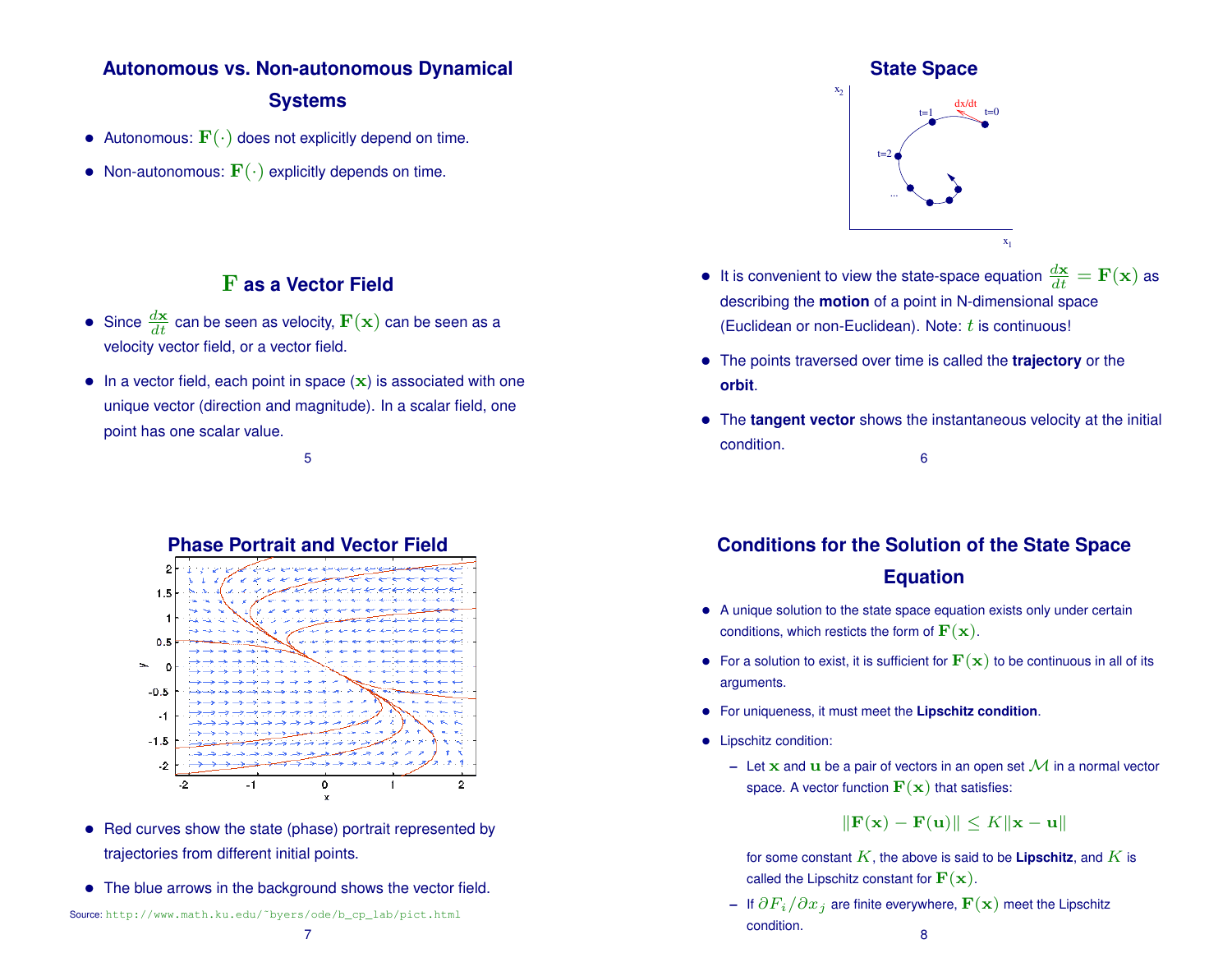#### **Stability of Equilibrium States**

•  $\bar{\mathbf{x}} \in \mathcal{M}$  is said to be an *equilibrium state* (or singular point) of the system if

$$
\frac{d\bar{\mathbf{x}}}{dt} = \mathbf{F}(\bar{\mathbf{x}}) = \mathbf{0}.
$$

- How the system behaves near these equilibrium states is of great interest.
- Near these points, we can approximate the dynamics by **linearizing**  $\mathbf{F}(\mathbf{x})$ (using Taylor expansion) around  $\bar{\mathbf{x}}$ , i.e.,  $\mathbf{x}(t) = \bar{\mathbf{x}} + \Delta \mathbf{x}(t)$ :

$$
\mathbf{F}(\mathbf{x}) \approx \bar{\mathbf{x}} + \mathbf{A} \Delta \mathbf{x}(t)
$$

where  $A$  is the Jacobian:

$$
\mathbf{A} = \left. \frac{\partial}{\partial \mathbf{x}} \mathbf{F}(\mathbf{x}) \right|_{\mathbf{x} = \bar{\mathbf{x}}}
$$

9

#### **Eigenvalues/Eigenvectors**

• For a square matrix  $\bf{A}$ , if a vector  $\bf{x}$  and a scalar value  $\lambda$  exists so that

$$
(\mathbf{A} - \lambda \mathbf{I})\mathbf{x} = 0
$$

then x is called an **eigenvector** of A and λ an **eigenvalue**.

• Note, the above is simply

$$
\mathbf{A}\mathbf{x} = \lambda \mathbf{x}
$$

- An intuitive meaning is:  $x$  is the direction in which applying the linear transformation  $\bf{A}$  only changes the magnitude of  $\bf{x}$  (by  $\lambda$ ) but not the angle.
- There can be as many as n eigenvector/eigenvalue for an  $n \times n$ matrix.

#### **Stability of in Linearized System**

- $\bullet$  In the linearized system, the property of the Jacobian matrix  $\mathbf A$ determine the behavior near equilibrium points.
- This is because

$$
\frac{d}{dt}\Delta \mathbf{x}(t) \approx \mathbf{A}\Delta \mathbf{x}(t).
$$

- If  $\bf A$  is nonsingular,  ${\bf A}^{-1}$  exists and this can be used to describe the **local** behavior near the equilibrium  $\bar{x}$ .
- $\bullet$  The eigenvalues of the matrix  $\bf A$  characterize different classes of behaviors.

10

#### **Example: 2nd-Order System**



Positive/negative, real/imaginary character of **eigenvalues** of Jacobian determine behavior.

- Stable node (real -), unstable focus (Complex, + real)
- Stable focus (Complex, real), Saddle point (real + -)
- Unstable node(real +), Center (Complex, 0 real) 12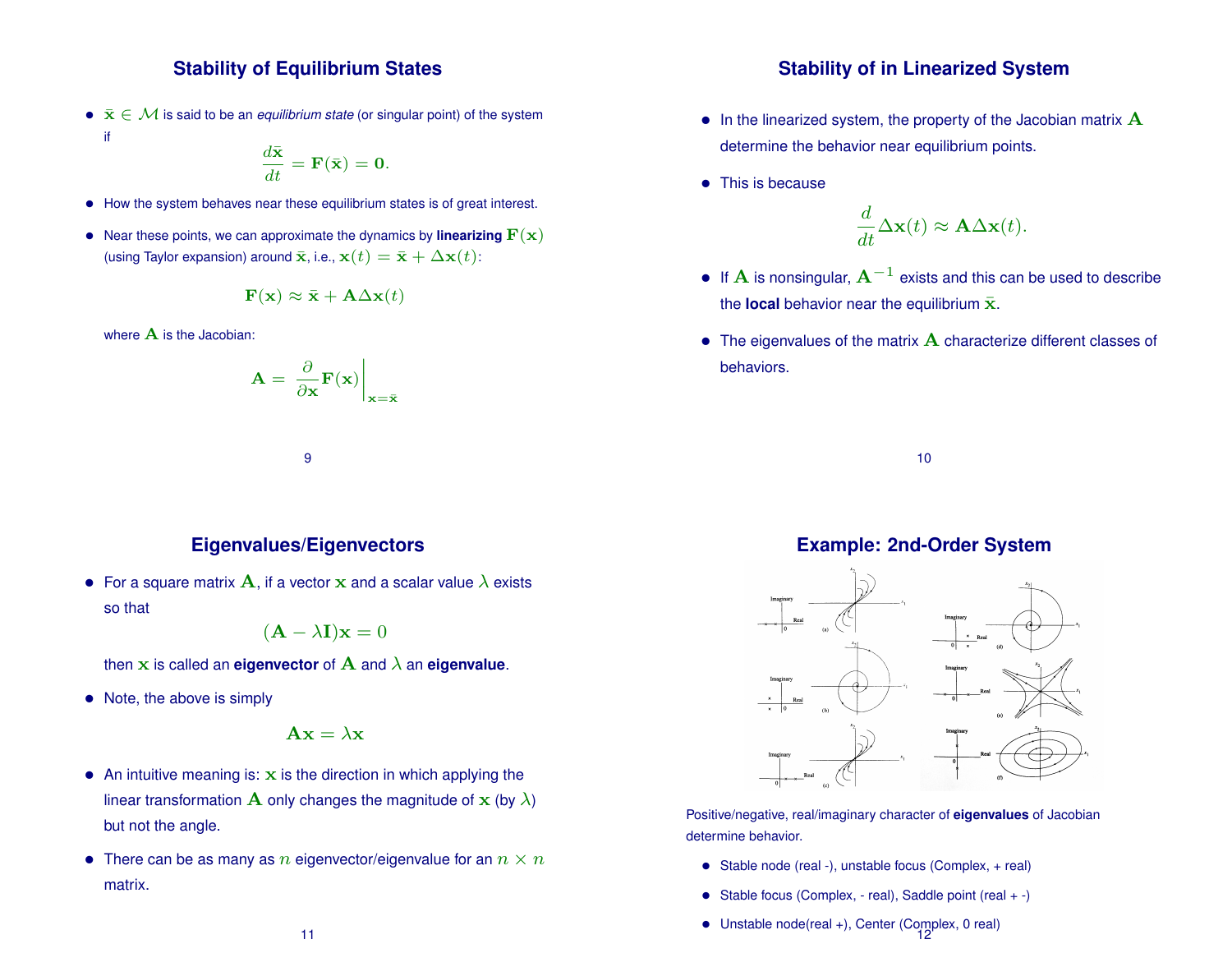#### **Definitions of Stability**

- Uniformly stable for an arbitrary  $\epsilon > 0$ , if there exists a positive  $\delta$  such that  $\|\mathbf{x}(0) - \bar{\mathbf{x}}\| < \delta$  implies  $\|\mathbf{x}(t) - \bar{\mathbf{x}}\| < \epsilon$  for all  $t > 0$ .
- **Convergent** if there exists a positive  $\delta$  such that  $\|\mathbf{x}(0) - \bar{\mathbf{x}}\| < \delta$  implies  $\mathbf{x}(t) \to \bar{\mathbf{x}}$  as  $t \to \infty$
- **Asymptotically stable** if both stable and convergent.
- **Globally asymptotically stable** if stable and all trajectoreis of the system converge to  $\bar{\mathbf{x}}$  as time t approaches infinity.

#### **Lyapunov's Theorem**

- **Theorem 1**: The equilibrium state  $\bar{x}$  is stable if in a small neighborhood of  $\bar{\mathbf{x}}$  there exists a positive definite function  $V(\mathbf{x})$ such that its derivative with respect to time is negative semidefinite in that region.
- **Theorem 2**: The equilibrium state  $\bar{x}$  is asymptotically stable if in a small neighborhood of  $\bar{x}$  there exists a positive definite function  $V(\mathbf{x})$  such that its derivative with respect to time is negative definite in that region.
- A scalar function  $V(\mathbf{x})$  that satisfies these conditions is called a **Lyapunov function** for the equilibrium state  $\bar{x}$ .

14

# **Types of Attractors**



- Point attractors (left)
- Limit cycle attractors (right)
- Strange (chaotic) attractors (not shown)

#### **Attractors**

13



- Dissipative systems are characterized by attracting sets or manifolds of dimensionality lower than that of the embedding space. These are called **attractors**.
- *Regions* of initial conditions of nonzero state space volume *converge* to these attractors as time t increases.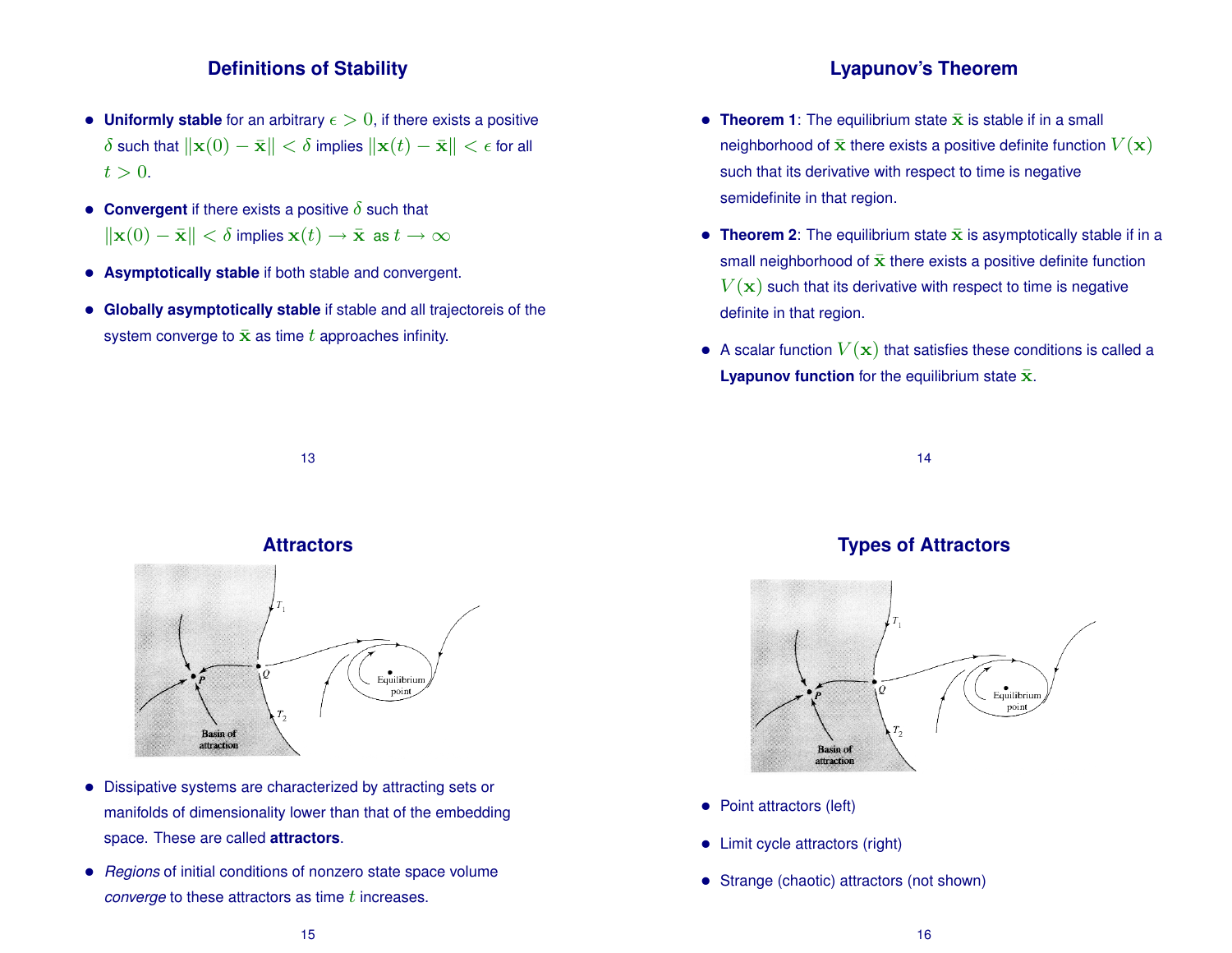#### **Neurodynamical Models**

We will focus on state variables are continuous-valued, and those with dynamics expressed in differential equations or difference equations. Properties:

- Large number of degree of freedom.
- Nonlinearity
- Dissipative (as opposed to conservative), i.e., open system.
- Noise

## **Manipulation of Attractors as a Recurrent Nnet Paradigm**

- We can identify attractors with computational objects (associative memories, input-output mappers, etc.).
- In order to do so, we must exercise *control* over the location of the attractors in the state space of the system.
- A learning algorithm will manipulate the equations governing the dynamical behavior so that a desired location of attractors are set.
- One good way to do this is to use the **energy minimization** paradigm (e.g., by Hopfield).

18

#### **Discrete Hopfield Model**

- Based on McCulloch-Pitts model (neurons with +1 or -1 output).
- Energy function is defined as

$$
E = -\frac{1}{2} \sum_{i=1}^{N} \sum_{j=1}^{N} w_{ji} x_i x_j (i \neq j).
$$

- Network dynamics will evolve in the direction that minimizes  $E$ .
- Implements a **content-addressable memory**.

#### **Hopfield Model**

17



- $\bullet$   $N$  units with full connection among every node (no self-feedback).
- Given  $M$  input patterns, each having the same dimensionality as the network, can be memorized in attractors of the network.
- Starting with an initial pattern, the dynamic will converge toward the attractor of the basin of attraction where the inital pattern was placed.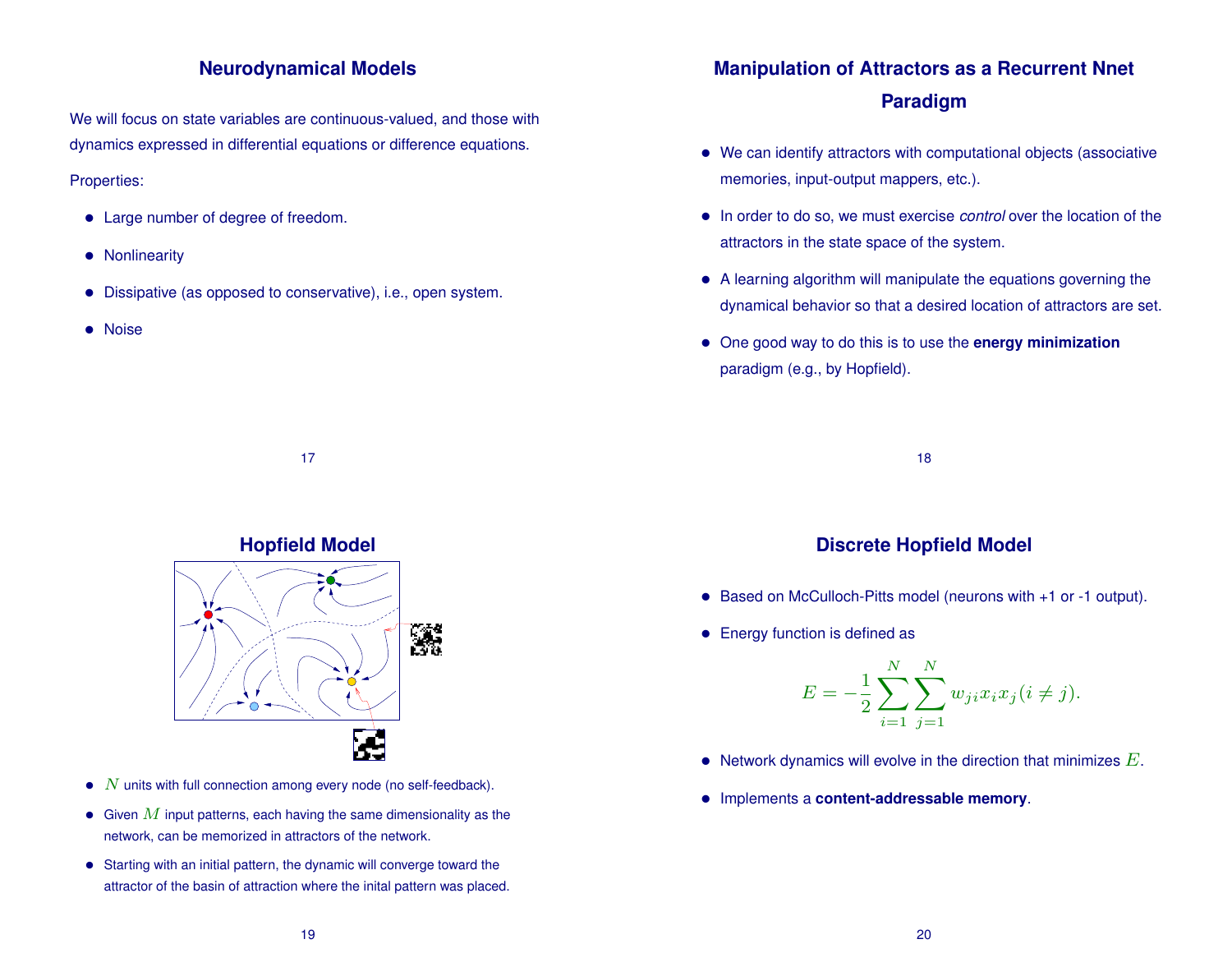#### **Content-Addressable Memory**

- Map a set of patterns to be memorized  $\xi_{\mu}$  onto fixed points  $x_{\mu}$  in the dynamical system realized by the recurrent network.
- **Encoding:** Mapping from  $\xi_{\mu}$  to  $x_{\mu}$
- **Decoding**: Reverse mapping from state space  $x_{\mu}$  to  $\xi_{\mu}$ .

#### **Hopfield Model: Storage**

• The learning is similar to Hebbian learning:

$$
w_{ji} = \frac{1}{N} \sum_{\mu=1}^{M} \xi_{\mu,j} \xi_{\mu,i}
$$

with 
$$
w_{ji} = 0
$$
 if  $i = j$ . (Learning is one-shot.)

• In matrix form the above becomes:

$$
\mathbf{W} = \frac{1}{N} \sum_{\mu=1}^{M} \boldsymbol{\xi}_{\mu} \boldsymbol{\xi}_{\mu}^{T} - M \mathbf{I}
$$

• The resulting weight matrix **W** is symmetric:  $\mathbf{W} = \mathbf{W}^T$ .

22

#### **Spurious States**

- The weight matrix  $\bf{W}$  is symmetric, thus the eigenvalues of  $\bf{W}$  are all real.
- For large number of patters  $M$ , the matrix is *degenerate*, i.e., several eigenvectors can have the same eigenvalue.
- These eigenvectors form a subspace, and when the associated eigenvalue is 0, it is called a *null space*.
- This is due to  $M$  being smaller than the number of neurons  $N$ .
- Hopfield network as content addressable memory:
	- **–** Discrete Hopfield network acts as a vector projector (project probe vector onto subspace spanned by training patterns).
	- **–** Underlying dynamics drive the network to converge to one of the corners of the unit hypercube.
- **Spurious states** are those corners of the hypercube that do not belong to the training pattern set.

21

#### **Hopfield Model: Activation (Retrieval)**

• Initialize the network with a **probe pattern**  $\xi_{\text{probe}}$ .

$$
x_j(0) = \xi_{\text{probe},j}.
$$

• Update output of each neuron (picking them by random) as

$$
x_j(n+1) = \mathrm{sgn}\left(\sum_{i=1}^N w_{ji} x_i(n)\right).
$$

until x reaches a fixed point.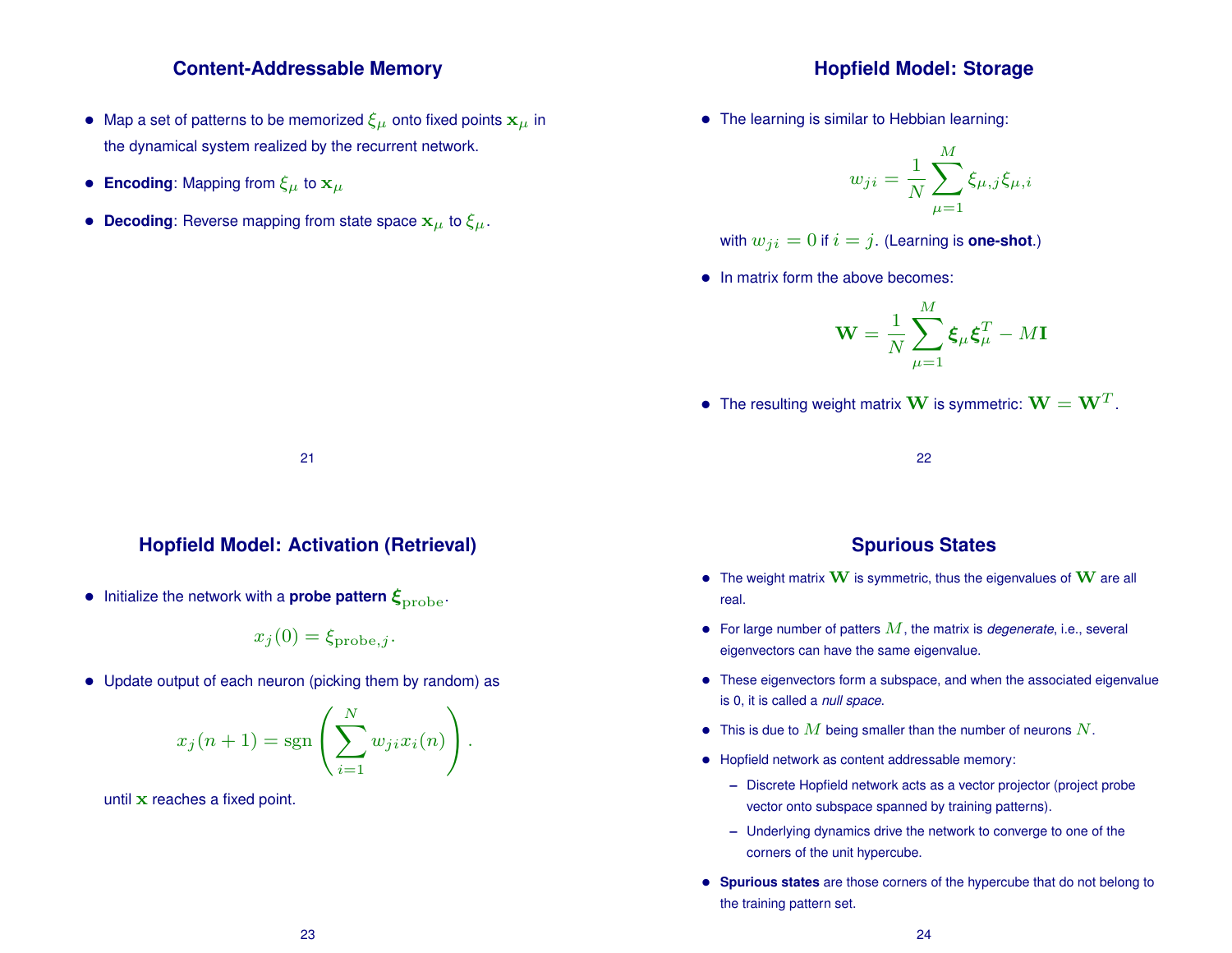#### **Storage Capacity of Hopfield Network**

• Given a probe equal to the stored pattern  $\boldsymbol{\xi}_{\nu}$ , the activation of the  $j$ th neuron can be decomposed into the signal term and the noise term:

$$
v_j = \sum_{i=1}^{N} w_{ji} \xi_{v,i}
$$
  
=  $\frac{1}{N} \sum_{\mu=1}^{M} \xi_{\mu,j} \sum_{i=1}^{N} \xi_{\mu,i} \xi_{\nu,i}$   
=  $\xi_{\nu,j} + \frac{1}{N} \sum_{\mu=1, \mu \neq \nu}^{M} \xi_{\mu,j} \sum_{i=1}^{N} \xi_{\mu,i} \xi_{\nu,i}$   
noise

• The *signal-to-noise ratio* is defined as

$$
\rho = \frac{\text{variance of signal}}{\text{variance of noise}} = \frac{1}{(M-1)/N} \approx \frac{N}{M}
$$

• The reciprocal of  $\rho$ , called the *load parameter* is designated as  $\alpha$ . According to Amit and others, this value needs to be less than 0.14 (critical value  $\alpha_c$ ). 25

#### **Cohen-Grossberg Theorem**

• Cohen and Grossberg (1983) showed how to assess the stability of a certain class of neural networks:

$$
\frac{d}{dt}u_j = a_j(u_j) \left[ b_j(u_j) - \sum_{i=1}^N c_{ji} \varphi_i(u_i) \right], j = 1, 2, ..., N
$$

• Neural network with the above dynamics admits a Lyapunov function defined as:

$$
E = \frac{1}{2} \sum_{i=1}^{N} \sum_{j=1}^{N} c_{ji} \varphi_i(u_i) \varphi_j(u_j) - \sum_{j=1}^{N} \int_0^{u_j} b - j(\lambda) \varphi'_j(\lambda) d\lambda,
$$

where

$$
\varphi'(\lambda) = \frac{d}{d\lambda}(\varphi_j(\lambda)).
$$
27

#### **Storage Capacity of Hopfield Network (cont'd)**

• Given  $\alpha = 0.14$ , the storage capacity becomes

$$
M_c = \alpha_c N = 0.14N
$$

when some error is allowed in the final patterns.

• For almost error-free performance, the storage capacity become

$$
M_c = \frac{N}{2\log_e N}
$$

- Thus, storage capacity of Hopfield network scales less than linearly with the size  $N$  of the network.
- This is a major limitation of the Hopfield model.

26

#### **Cohen-Grossberg Theorem (cont'd)**

- For the definition in the previous slide to be valid, the following conditions need to be met.
	- **–** The synaptic weights are symmetric.
	- $-$  The function  $a_j(u_j)$  satisfies the condition for *nonnegativity*.
	- $-$  The nonlinear activation function  $\varphi_j(u_j)$  needs to follow the *monotonicity condition*:

$$
\varphi'_j(u_j) = \frac{d}{du_j} \varphi_j(u_j) \ge 0.
$$

• With the above

$$
\frac{dE}{dt}\leq 0
$$

ensuring global stability of the system.

• Hopfield model can be seen as a special case of the Cohen-Grossberg theorem. 28